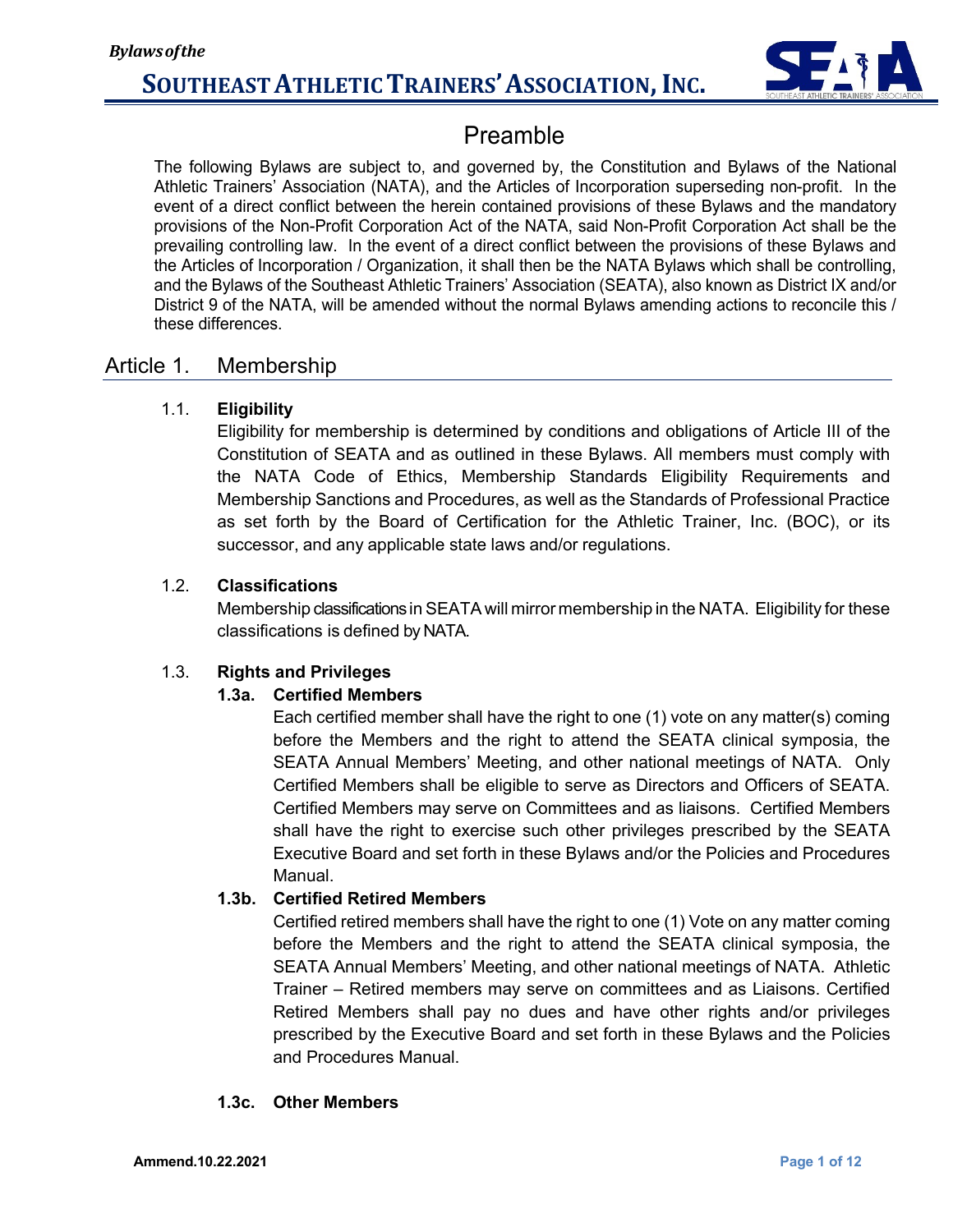

Other Members shall have the right to attend the SEATA clinical symposia, the SEATA Annual Members' Meeting, and other national meetings of NATA, but shall have no voting rights and shall not be eligible to serve as Directors or Officers of SEATA. Such members may have other rights and privileges prescribed by the Executive Board of SEATA and set forth in these Bylaws and the Policies and Procedures Manual.

### Article 2. Governance

#### 2.1. **Governing Body**

The governing body of SEATA shall be the Executive Board. It shall be comprised of the current duly elected President of each state athletic training organization within SEATA and the duly elected offices of: District Director, President, Vice-President, Secretary, and Treasurer. All Executive Board members shall be certified members of NATA**.**

#### **2.1a. Replacement Representation of State President**

In the event a state within SEATA elects a president who does not meet membership requirements and/or certification as set forth in these Bylaws, that state president shall present to the Executive Board, for approval, an individual, from the respective officers of that state, as a permanent replacement to represent that state on all matters and business within SEATA. Such individual shall meet all membership requirements and will serve only during the term of that respective state president. This replacement, or a replacement as outlined in Article 3.2 of these Bylaws, will be allowed to represent the respective state as an Executive Board member and act and/or vote on matters of SEATA.

#### 2.2. **Election of Officer(s) to Governing Body**

#### **2.2a. Eligibility Requirements**

Eligibility requirements to run for and hold an elected office of SEATA include being a certified member of SEATA. In addition:

#### 2.2a.1. **District Director and District President**.

Candidates for these offices must have either served on the Executive Board for a minimum of two (2) years in the past ten-year period; or have served as a State Officer, excluding State President, for a minimum of four (4) years in the past seven-year period' or have served as a chair of a recognized SEATA committee for a minimum of four (4) years in the past seven-year period; or served as a chair of a district-based NATA committee for a minimum of four (4) years in the past seven-year period; or served as the duly appointed SEATA Parliamentarian for a minimum of four (4) years in the past seven-year period

#### **2.2a.2. District Vice-President, District Secretary, and District Treasurer**

Candidates for these offices must have either served on the Executive Board for a minimum of two (2) years in the past ten-year period; or have served as a State Officer, excluding State President, for a minimum of two (2) years in the past seven-year period; or have served as a chair of a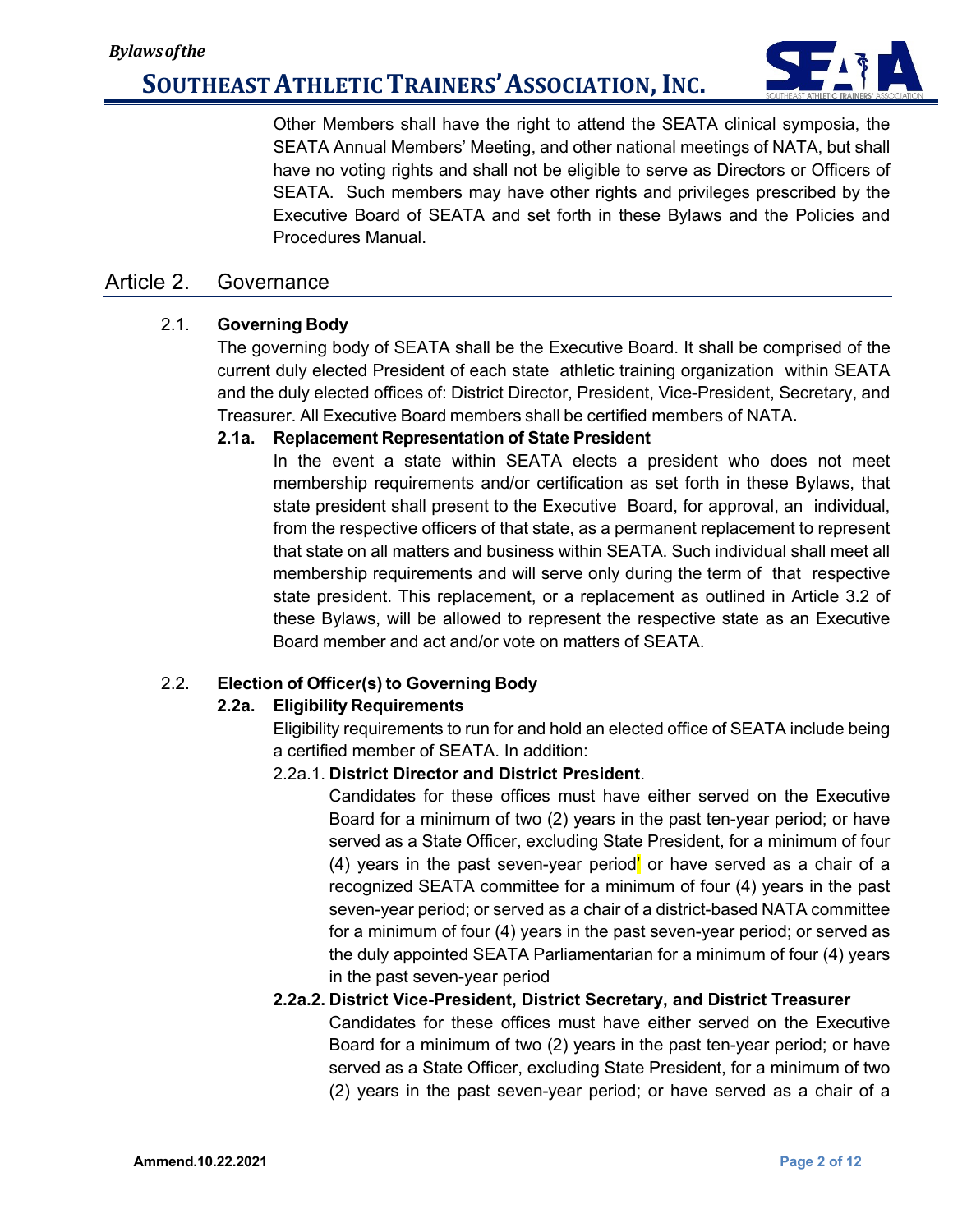

recognized SEATA committee for a minimum of four (4) years in the past seven-year period; or served as a chair of a district-based NATA committee for a minimum of four (4) years in the past seven-year period; or served as the duly appointed SEATA Parliamentarian for a minimum of four (4) years in the past seven-year period

2.2a.3. Years of service will be determined from the actual date that the candidate took the office of the respective requirement, to the date of the assumption of the SEATA office which they are seeking.

#### **2.2b. Nomination(s)**

The Certified and Athletic Trainer–Retired members of SEATA will propose nominations for SEATA officers. The Secretary will announce upcoming regular elections and the call for nominations to the membership through available and applicable computer technology, by July 1st, prior to the end of the respective term of office. Nominations are to be made by computer technology in writing to the Secretary of SEATA and/ or to the SEATA Elections Committee Chair. Nominations shall close at the end of the day on July  $15<sup>th</sup>$  and the Secretary and/or Elections Committee Chair will verify each candidate's eligibility for the ballot. Ballots are to be distributed to the membership by computer technology by August  $1<sup>st</sup>$ . Voting shall be completed by the end of the day on August 15<sup>th</sup> and election results announced to the membership by September  $1<sup>st</sup>$ . In the event of natural disaster, and/or other major unpredictable event, the Executive Board may alter the above timeline.

#### **2.2c. Election to Office**

Election of a SEATA Officer will require a majority of valid votes duly received from the voting membership of SEATA, in accordance with SEATA election procedures. All SEATA elections voting shall be carried out by means of online voting using applicable computer technology. Election results shall be certified by a Certified Public Accountant (CPA) and approved by the SEATA Executive Board.

- 2.2c.1. In the case there are more than two candidates running and none receive a majority of affirmative votes in a vote, the vote is rerun with only the candidates receiving the two highest vote counts eligible. This process will be repeated until one candidate receives the majority vote. The ballot will be submitted to the membership by electronic ballot immediately and the membership will have fourteen (14) days to complete and submit their ballot. Election results will be certified by a CPA and approved by the SEATA Executive Board.
- 2.2c.2. In the event of a tie, a rerun of the vote of the membership will take place by electronic ballot immediately and the membership will have fourteen (14) days to complete and submit their ballot. This process will be repeated until one candidate receives a majority vote. Election results shall be certified by a CPA and approved by the SEATA Executive Board.
- 2.2c.3. An election shall not be held in the event of only one candidate on the ballot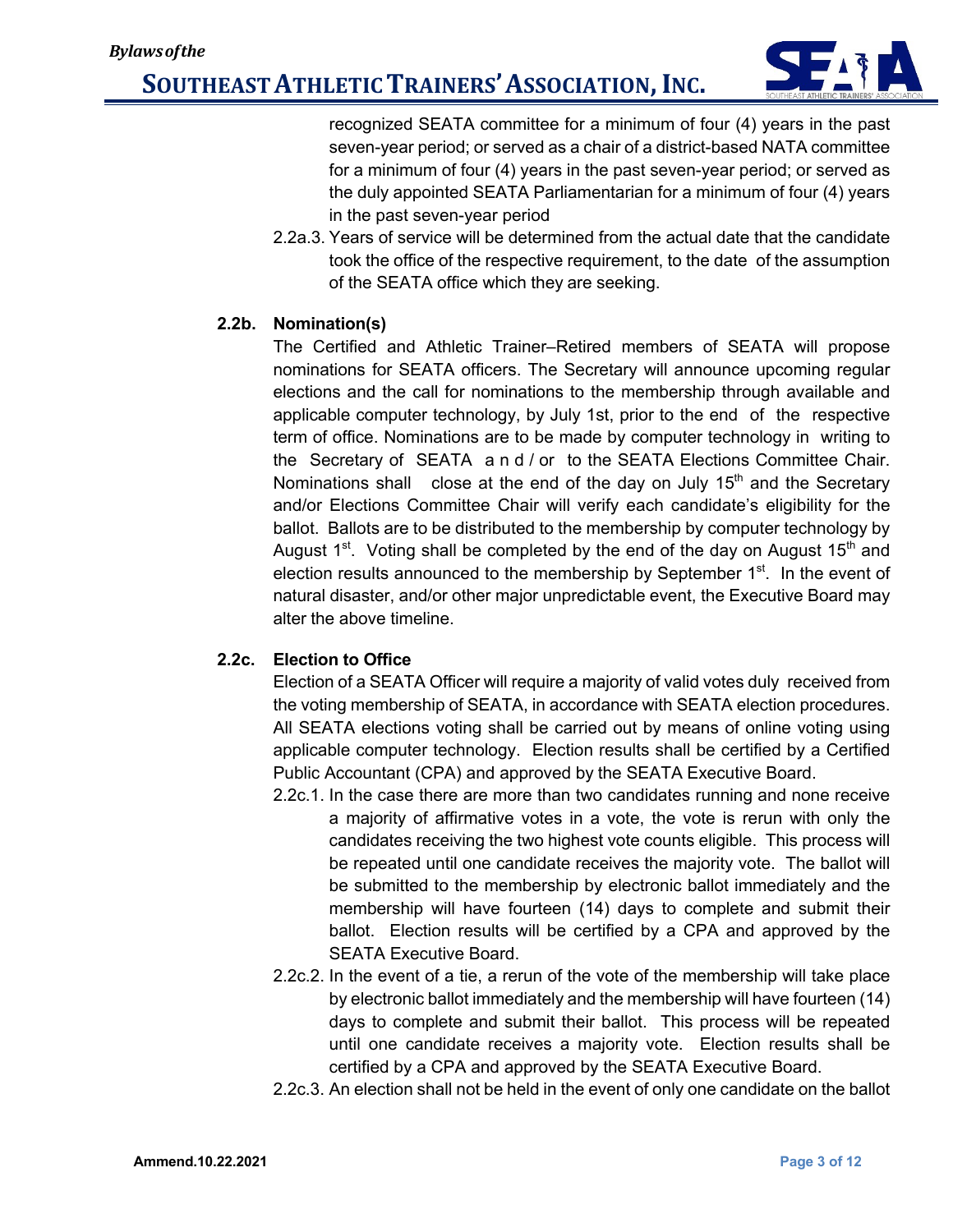

for any SEATA office.

#### **2.2d. Assumption of Office**

The newly elected officer(s) will take office and begin their term at the SEATA Members' Meeting concurrent with the NATA annual meeting.

- 2.2d.1. Officers elected as a result of special elections shall assume office as set forth in Article 2.4 of these Bylaws.
- 2.2d.2. When a SEATA Office is deemed as vacant by the Executive Board, the highest ranking sitting SEATA Officer may appoint, with SEATA Board approval, a duly qualified SEATA member as an interim officer until the assumption of office by the elected officer.

#### 2.3. **Terms of Office of SEATA Officers**

### 2.3a. **District Director**

The term of office of the District Director shall be consistent with the terms as established by the NATA. The term of office shall begin at the time of the NATA annual meeting following the end of the previous immediate term.

#### **2.3b. President**

The term of office of the President shall be three years. Beginning with the regular election cycle in the fall of 2008, there will be a regular election every three years for the office of the President. They may not serve more than two consecutive terms.

#### **2.3c. Vice-President**

The term of office of the Vice-President shall be three years. The election of the Vice-President will occur on the year following the election of the President. They may not serve more than two consecutive terms.

2.3c.1. In the event that the office of President becomes vacant before the end of the term for which the President was elected, the Vice-President shall become President for the remainder of the term for which the previous President was elected. Upon becoming President in this manner, he/she can still serve two consecutive elected terms of office as President if there is less than one year remaining in the previous President's term. Should the Vice-President assume the President's position in the first or second year of office then he/she may only run for election as President for one additional consecutive term.

#### **2.3d. Secretary**

The term of office of the Secretary shall be three years. The election of the Secretarywill occur on the year following the election of the President. They may serve without term limits.

#### **2.3e. Treasurer**

The term of office of the Treasurer shall be three years. The election of Treasurer will occur on the same year as the election of the President. They may serve without term limits.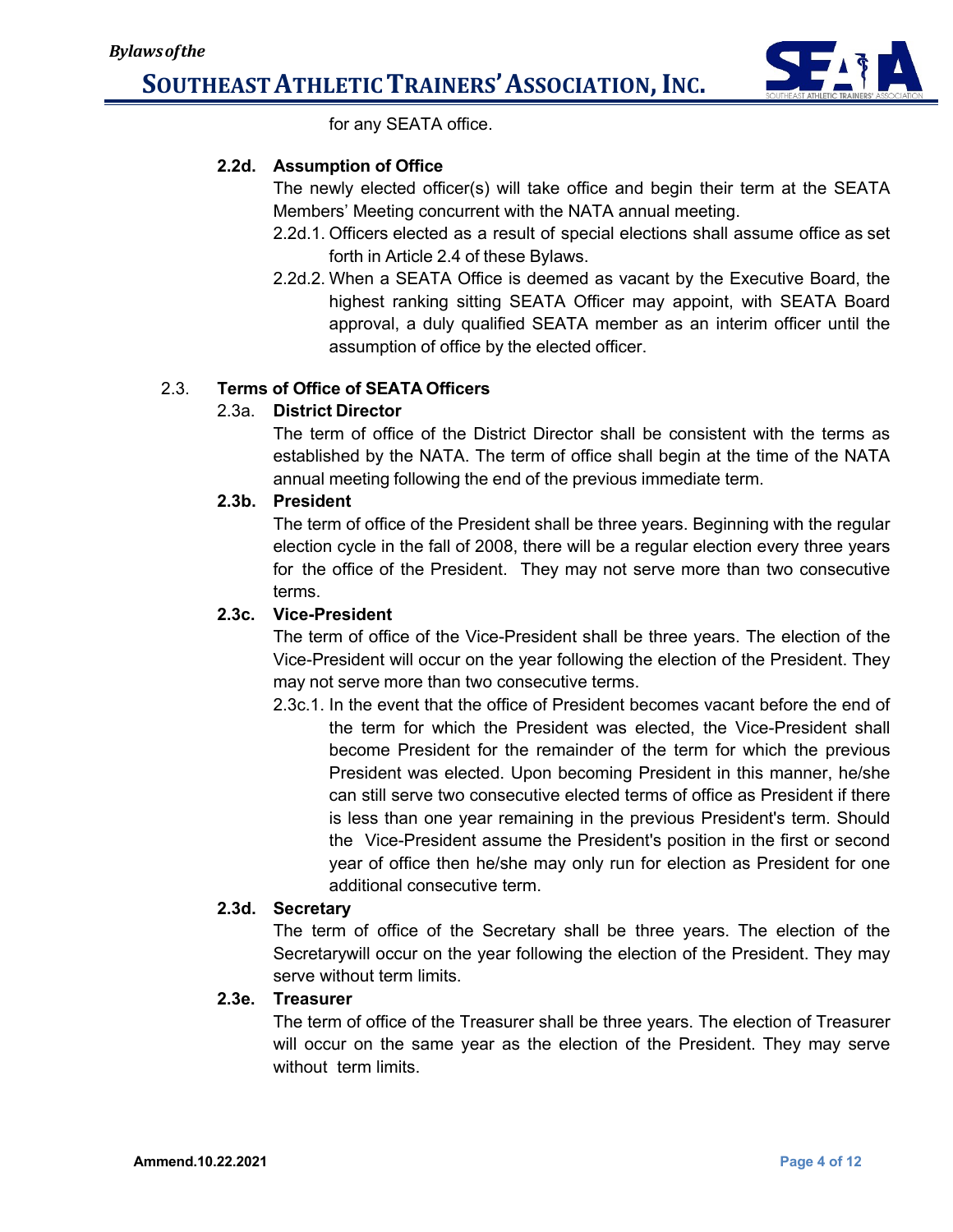

### 2.4. **Special Elections**

Should any of the offices of District Director, Vice-President, Secretary or Treasurer become vacant during their respective terms, or with the simultaneous vacating of both the President and Vice-President offices, a special election shall be held, and a new officer chosen within sixty days of said office being vacated. Such special election will be called for by the Executive Board.

- 2.4a. Nominations are to be made by computer technology in writing to the Secretary of SEATA and/ or to the SEATA Elections Committee Chair. The nomination period will be open for 14 days, after which, elections will take place following the verification of candidate's eligibility, and the development, approval, and distribution of the ballot by the Elections Committee by applicable computer technology, through means of online voting. The time allowed for voting will be limited to fourteen days closing at the end of the fourteenth day. An election shall not be held if there is only one eligible candidate on the ballot for any open SEATA Office. The person(s) elected shall assume the office at the time the election is certified by a CPA and approved by the SEATA Executive Board.
- 2.4b. The person(s) elected shall serve in the respective office for the remainder of the term until the next regularly scheduled election. In an event that an office is vacant, the newly elected official will take office immediately.
- 2.4c. In the case where it is known in advance that an elected official will be leaving office for any reason, a special election may take place immediately instead of waiting for the respective office to be vacated and will follow the same guidelines for special elections as defined in Article 2.4a.
- 2.4d. The President and/or Vice-President elected by special election shall serve for the remainder of the term of office that they are filling. Upon becoming an officer in this manner, he/she can still serve two consecutive elected terms of office, in that respective office, if there is less than one year remaining in the previous officer's term. Should the new officer assume the vacated position in the first or second year of office, then he/she may only run for election in that respective office for one additional term.
- 2.4e. The District Director elected by a special election shall serve for the remainder of the term of office that they are filling, and may serve additional terms, as established by the NATA Bylaws.
- 2.4f. The Secretary and/or Treasurer elected by special election may serve the remainder of that term and serve additional terms with no term limits.

### 2.5. **Removal of a SEATA Officer(s)**

#### 2.5a. **Impeachment**

Any officer may be impeached and removed from office on the following grounds: embezzlement, malfeasance in office, or actions contrary to or in violation of the Constitution and/or these Bylaws. Before impeachment proceedings can be instituted, a brief containing the charges shall be drawn up and presented by a SEATA member to the Executive Board sitting in executive session. The aforementioned brief must then be adopted by a majority vote of the Executive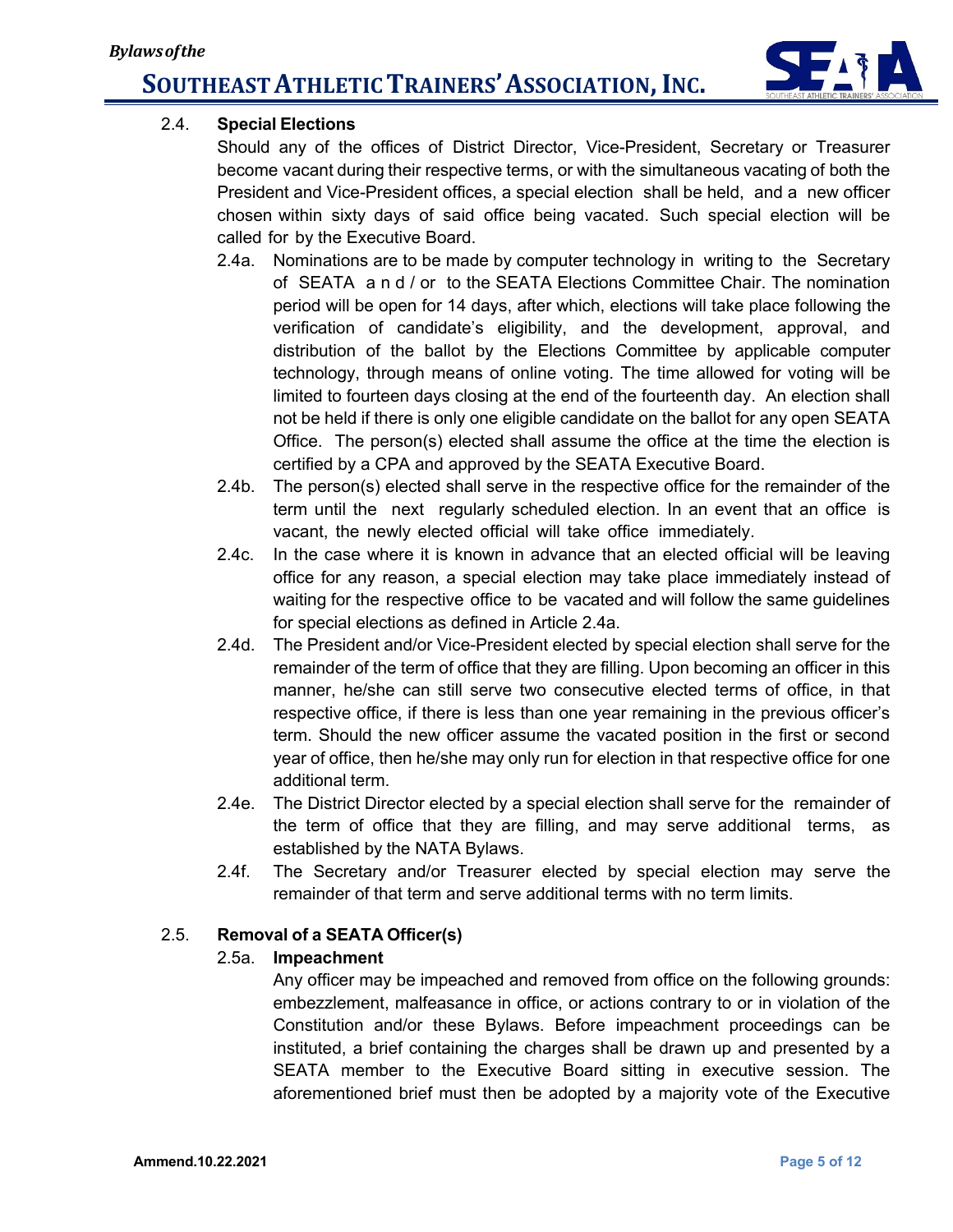

Board prior to the formal presentation of the charges to the membership. Impeachment and removal from office, of any officer, shall require a two-thirds vote of the voting membership of SEATA.

#### **2.5b. Inability to Maintain or Complete Duties of Office**

If any officer is unable to maintain or complete the duties and/or responsibilities of their respective office, for reasons outside of Article 2.5a, then a voting member of the Executive Board may move for the resignation of the officer in question. If receiving a majority vote of the Executive Board, the resignation of that officer is called for and the Executive Board immediately proceeds with a special election to fill that vacancy, as outlined in Article 2.4 of these Bylaws.

## Article 3. Powers and Duties of Officers and Members of theExecutiveBoard

#### 3.1. **Powers and Duties of Officers and Members of the Executive Board**

The officers are the District Director, President, Vice-President, Secretary and Treasurer. All powers and duties of officers are prescribed in these Bylaws. Voting on all business matters or issues requiring a vote will be done by the state presidents, who serve as members on the Executive Board of SEATA. The officers shall not have the motion, seconding, or voting power to conduct SEATA business as the Executive Board, with the exception of the President, who may only vote on impasse.

#### 3.2. **Delegate for State President**

In the event a state president is unable to be present for a meeting, conference call, or vote, the respective state president may designate a delegate who shall be a NATA certified member to represent that State. The state president must notify the President of SEATA in writing, and/or through e-mail, as far in advance as possible with this information. This delegatewill not have any voting rights unless this notification is made and acknowledged by the President of SEATA, or the delegate is the individual permanently replacing the state president as described in Article 2.1a of these By- Laws.

### Article 4. Executive Board and Conduct of Business

#### 4.1. **Members' Meeting**

The Members' Meeting shall be held at a time and place set by the Executive Board. The time and place of the Members' Meeting shall be published in advance by computer technology online.

4.1a. The Members' Meeting shall be held for the purpose of announcing SEATA's financial status based on the current financial statements and for the reporting of other information as the Executive Board may determine is important to SEATA and its members.

#### 4.2. **SEATA Business**

The Executive Board may submit items of SEATA business to the voting membership for a vote at the Members Meeting or with the use of online platforms for online voting. Unless contradicted by other governing items in the Constitution or Bylaws, submitted items will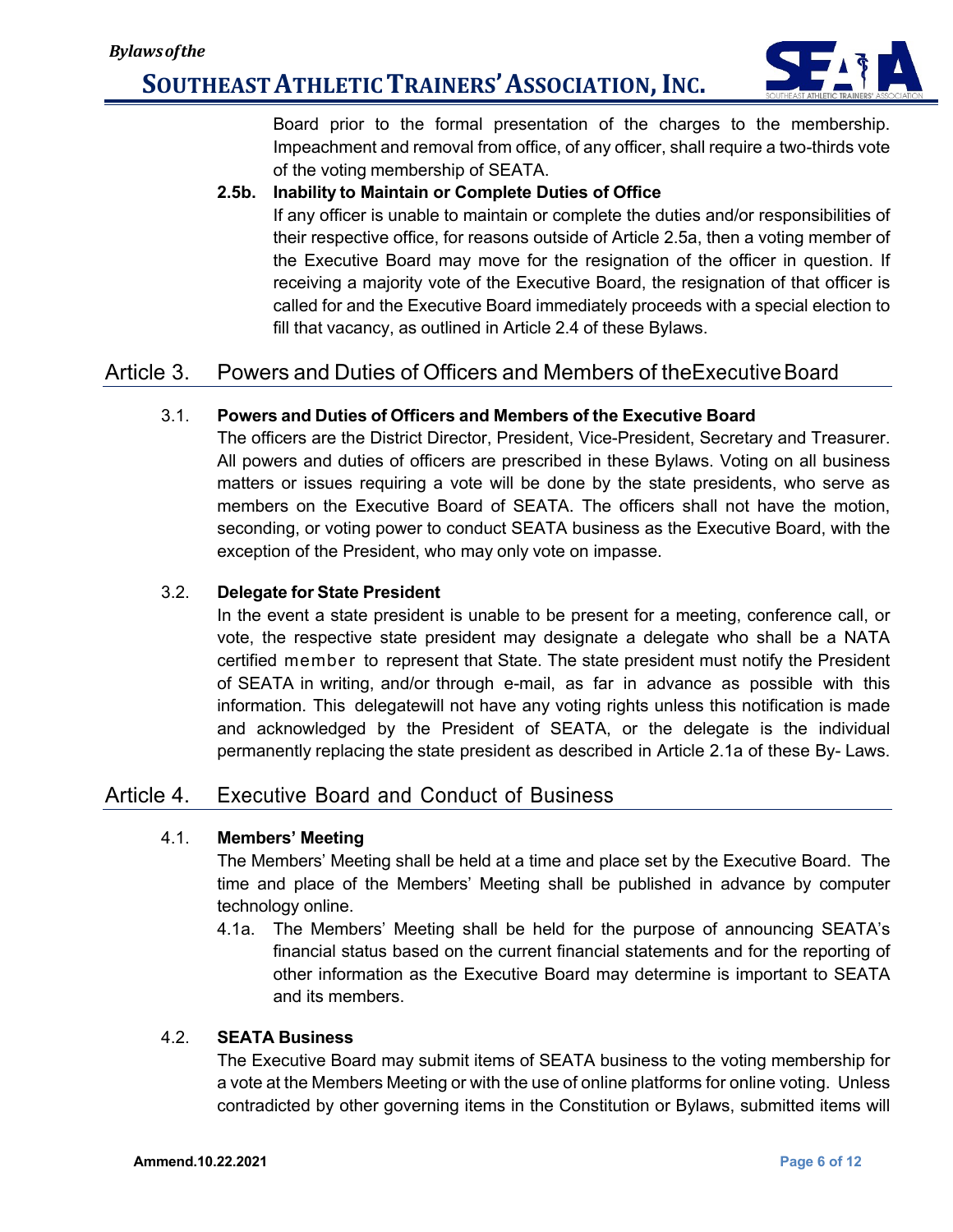

be confirmed by a majority of the votes cast.

### 4.3. **Executive Board Meeting**

The Executive Board shall meet at the SEATA Clinical symposia & Members Meeting, and at any other time that the President determines it necessary to call a Board meeting.

- 4.3a. A quorum for an Executive Board Meeting shall be four (4) of the voting members.
- 4.3b. The President may submit appropriate items of SEATA business to the Executive Board in a meeting session with a quorum of the Board present, for an online vote or by conference call. For such a voting procedure, the President shall first secure a "second" to the proposal; and then submit the proposal to each member of the Board, by email, with a request to submit a "yes" or "no" vote on the proposal, by a date specified by the President. An immediate vote by conference call or other electronic means is permissible. Board approval of items submitted shall require a "yes" vote of at least four (4) voting members of the Board, regardless of voting method.
- 4.3c. SEATA Members who are in good standing may attend Executive Board meetings as provided for in the SEATA Policies and Procedures Manual.

#### Article 5. Duties of Officers

#### 5.1. **Functions and Responsibilities of the District Director**

- 5.1a. Represent the SEATA at all required NATA Board of Directors meetings and functions.
- 5.1b. Keep the President and Executive Board informed of any, and all, NATA business that may affect SEATA, or its membership.
- 5.1c. If the District Director is unable to attend a required meeting or function, the District Director shall immediately inform the President of a temporary representative for thespecific activity. The District Director may appoint a member of the SEATA Executive Board or the immediate past District Director as this temporary representative of SEATA. Should the Executive Board deem the District Director tobe incapacitated to make this appointment, this responsibility shall rest with thePresident.
- 5.1d. As a member of the SEATA Executive Board, the District Director shall serve at the will of the President for all SEATA functions and business matters, as approved bythe Executive Board.
- 5.1e. The District Director's duties shall include attending all on-site and online or virtual NATA board meetings during the year, one of which is held during the NATA annual symposia.
- 5.1f. Other duties shall be to:
	- 5.1f.1. Set policy and direction for the NATA with the other members of the NATA Board of Directors.
	- 5.1f.2. Serve in accordance with applicable sections of the NATA Bylaws, the NATA Policies and Procedures Manual, the NATA Articles of Incorporation and other official governance instruments of the NATA.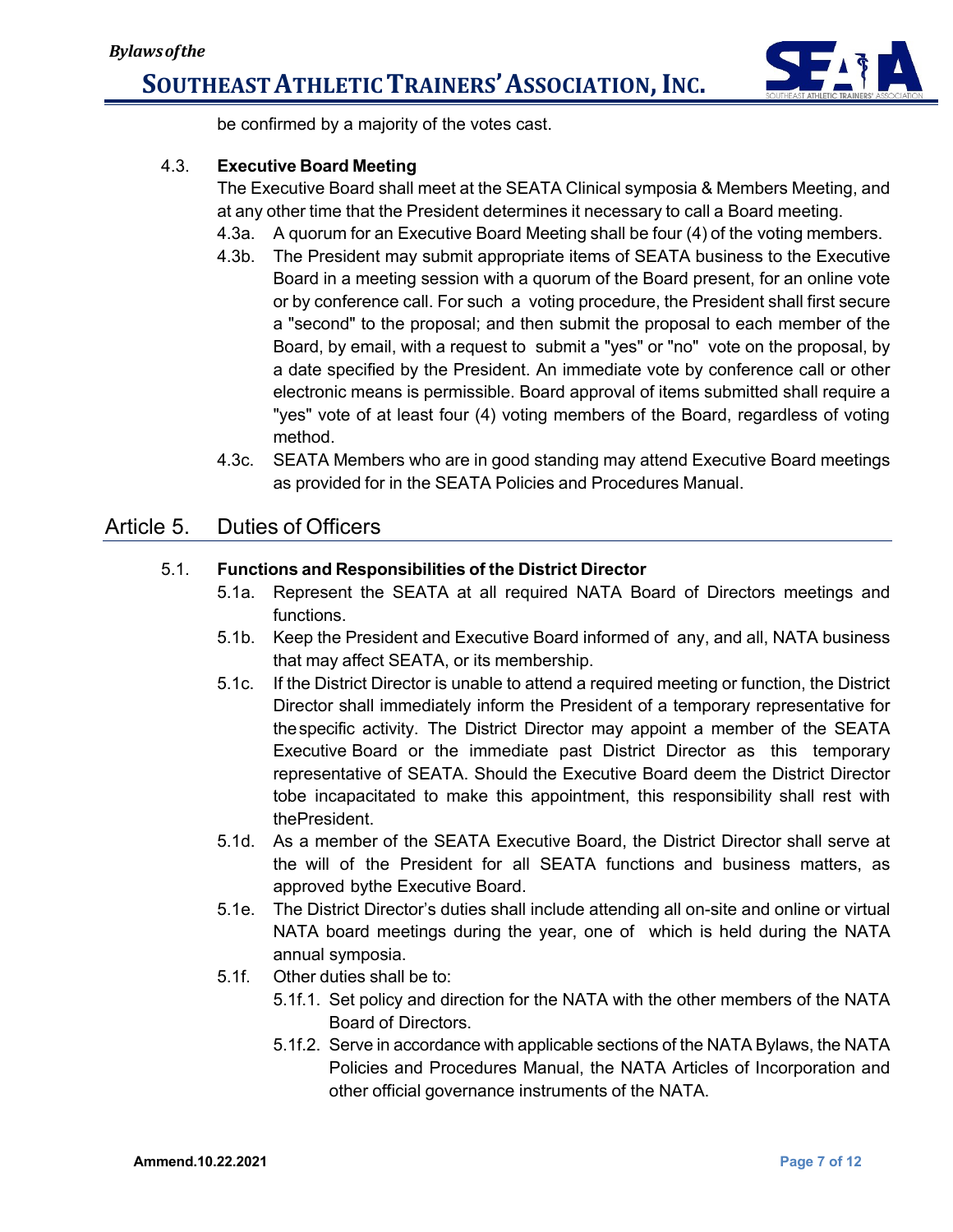

- 5.1f.3. Appoint the Executive Director of the NATA with the other members of the NATA Board of Directors.
- 5.1f.4. Receive recommendations, suggestions, and requests from the Executive Board and SEATA members and make recommendations to the NATA President for inclusion on the agenda of the NATA Board of Directors meetings.
- 5.1f.5. Continually reevaluate the goals and objectives of the NATA with the other members of the NATA Board of Directors and accept primary responsibility for progress toward these goals.

#### 5.2. **Functions and Responsibilities of the President**

- 5.2a. Serve as the official spokesman for the Executive Board and SEATA concerning public relations and speaking engagements for the membership.
- 5.2b. Call all meetings of the Executive Board as deemed necessary and advisable.
- 5.2c. Preside over all SEATA Members and Executive Board Meetings.
- 5.2d. Represent a tie-breaking vote on the Executive Board and votes only in the event ofimpasse.
- 5.2e. Keep the Executive Board informed about SEATA affairs between Board meetings.
- 5.2f. Serve as ex-officio member of all SEATA organizational support groups.
- 5.2g. Appoint all organizational committees, task forces, or workgroups with agreement and approval of ExecutiveBoard.
- 5.2h. Responsible for oversight of the SEATA clinical symposia and Members' Meetings.
- 5.2i. Responsible for the approval of all financial business on behalf of SEATA.
- 5.2j. Appoint the parliamentarian, with the approval of the Executive Board.
- 5.2k. Receive all reports of all SEATA organizational support groups.

#### 5.3. **Functions and Responsibilities of the Vice-President**

- 5.3a. Organize the SEATA Clinical symposia and Members Meeting.
- 5.3b. Preside over SEATA Members Meetings, in the absence of the President.
- 5.3c. Preside over SEATA Executive Board Meetings, in the absence of the President, and votes only on impasse while serving in this capacity.
- 5.3d. Record minutes of all Executive Board meetings, in case of absence of the Secretary.
- 5.3e. Carry out all duties as directed by the President.

#### 5.4. **Functions and Responsibilities of the Secretary**

- 5.4a. Record the minutes of all SEATA meetings.
- 5.4b. Conduct communication, with the approval of SEATA President, for SEATA with other organizations and individuals.
- 5.4c. Send out notices of the regular and special meetings and attend to all duties as may pertain to his/her office.
- 5.4d. Inform the Executive Board regarding membership status.
- 5.4e. Serve as the SEATA contact to provide district news updates to NATA.
- 5.4f. Assist the Vice-President with organizing the SEATA c linical symposia.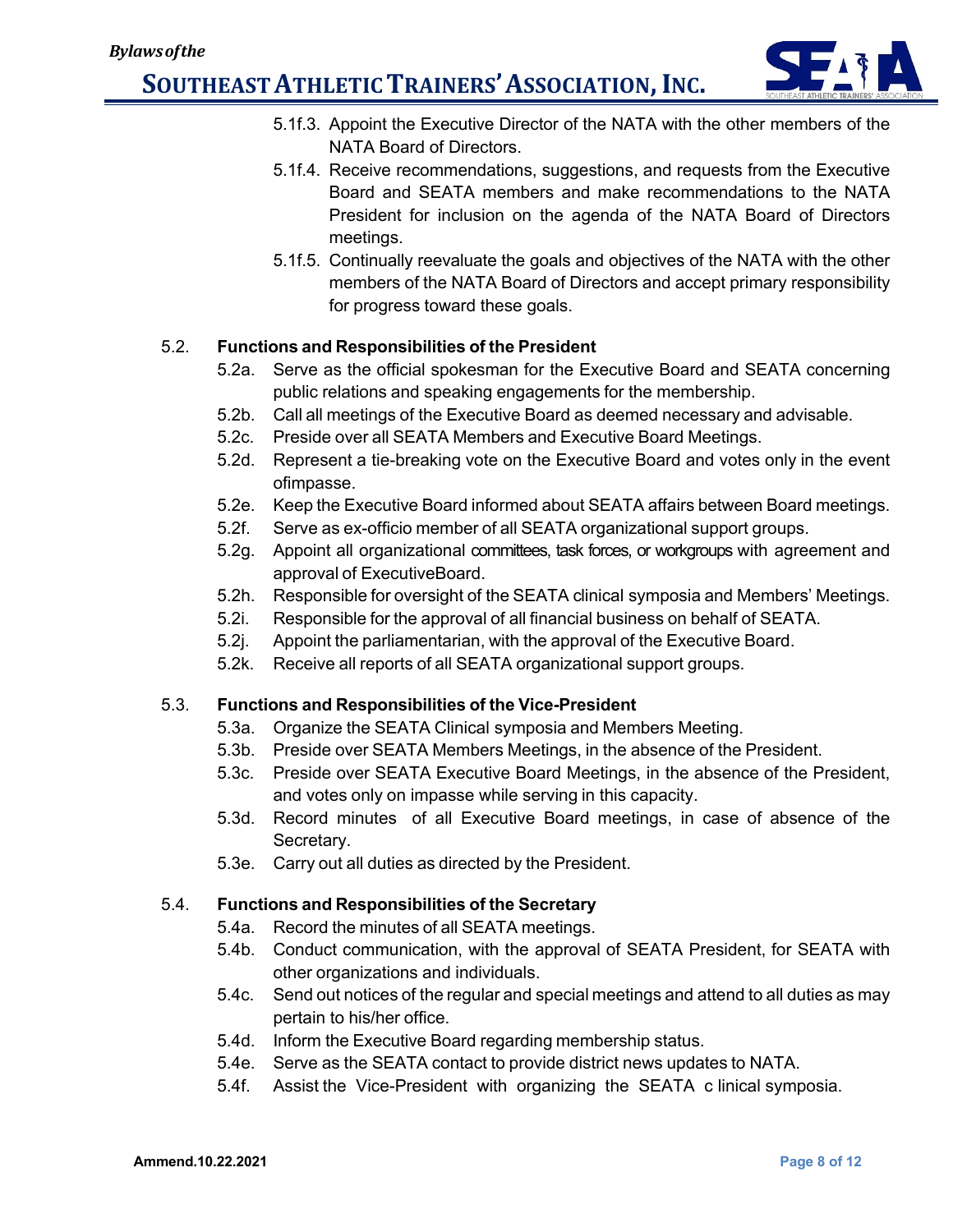

- 5.4g. Oversee the SEATA website organization and be responsible for all electronic communications, including the quarterly SEATA Newsletter, in conjunction with the Committee responsible for communicating with the members, as detailed in the SEATA Policies and Procedures Manual.
- 5.4h. Work in conjunction with the Elections Committee Chair on the organization and process of all elections, as detailed in the SEATA Policies and Procedures Manual.
- 5.4i. Be responsible for distribution and tabulation of all general ballots regarding SEATA business issues to be voted on by the SEATA voting membership.
- 5.4j. Serve as the Co-Chair on the committee responsible for communicating with the members.
- 5.4k. Carry out all duties as directed by the President.

#### 5.5. **Functions and Responsibilities of the Treasurer**

- 5.5a. Receive and deposit all SEATA monies in the name of SEATA.
- 5.5b. Furnish a detailed statement of the financial affairs of SEATA to the Executive Board, quarterly. Provide a financial report at the annual clinical symposia and Members' Meetings. This information will be made available to any member of SEATA, at any time requested.
- 5.5c. Maintains and archives all financial records belonging to SEATA.
- 5.5d. Collect SEATA dues and will keep the President informed of payment status.
- 5.5e. Collect dues and will forward to each state, any funding provided to the respective state.
- 5.5f. Provide membership status relative to dues collection to each state.
- 5.5g. Assist the President with organizing the SEATA clinical symposia.
- 5.5h. Oversee registration process (pre-registration and on-site registration) for all meetings.
- 5.5i. Serve as the Finance Committee Chair.
- 5.5j. Carries out all duties as directed by the President.

### Article 6. Dues

- 6.1. SEATA dues will be paid at the same time as National dues to the National Office. Honorary and Athletic Trainer-Retired members will pay no dues. Retired members shall pay no dues.
- 6.2. Changes in SEATA dues will be made by a two-thirds majority vote of all voting members of the Executive Board. The state presidents will vote reflective of the votes cast by their respective state membership.
- 6.3. Each state will be responsible for setting their state's dues, in accordance with their governing documents, with the option that they may be collected by NATA and distributed by SEATA. Any changes in a state's dues must be made known to the SEATA Treasurer in a time that is mandated by NATA to be included in the next dues cycle invoice.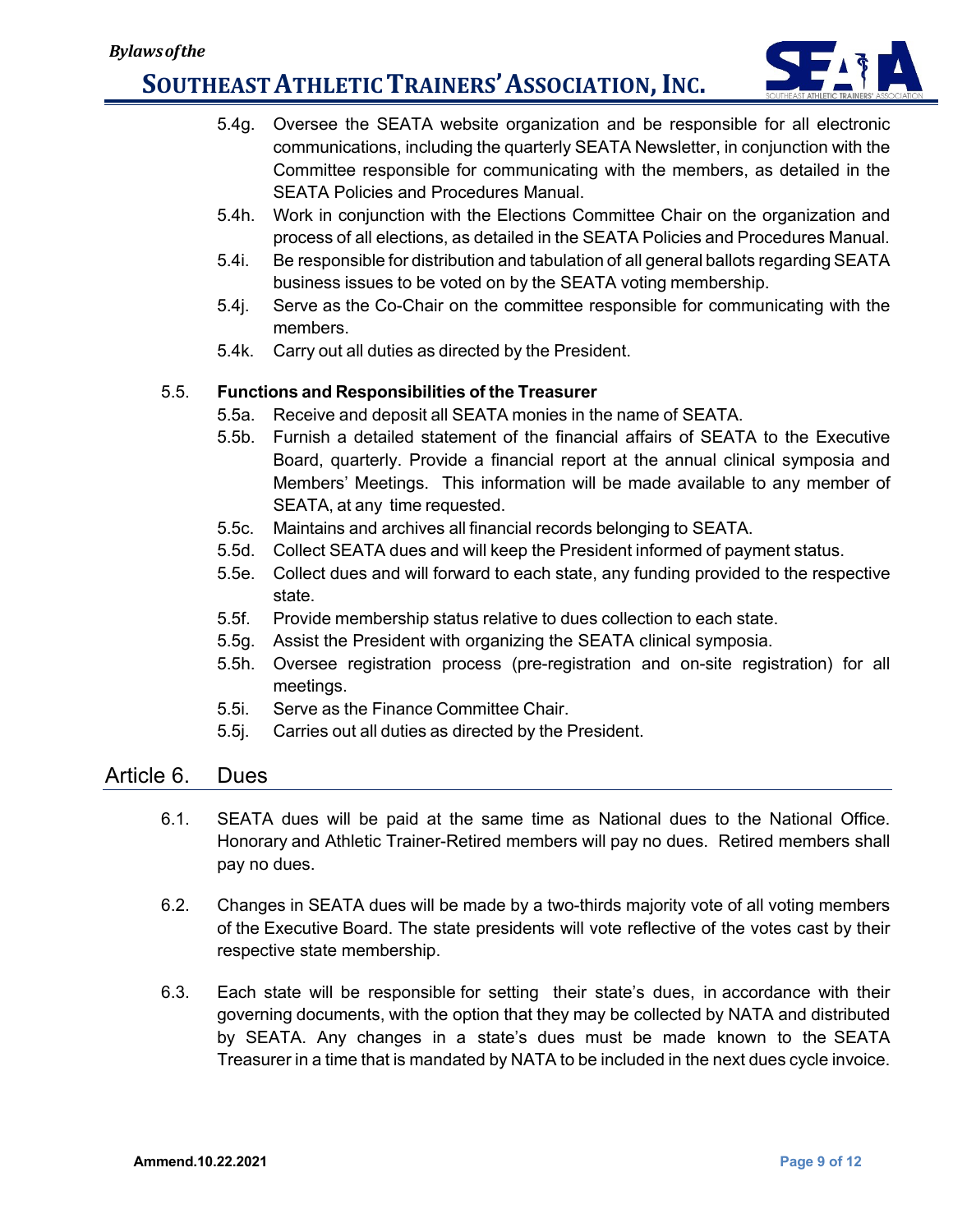

### Article 7. *Committees*

### 7.1. **Purpose and Structure**

Committees, or other support groups, may be established at any time by the Executive Board. The authority, responsibilities, and organization of each Committee shall be set forth in the SEATA Policies and Procedures Manual except as specifically provided in this Article 7.

- 7.1a. The SEATA Executive Board may identify appropriate SEATA committees to serve as sub-committees to a corresponding NATA established committee. The SEATA sub-committee will have specific roles and responsibilities for both NATA and SEATA. Each of these committees shall have at least one representative from each state in IX and a duly appointed SEATA Sub-Committee Chair. The SEATA Sub-Committee Chair may also serve as the District IX Representative and member of the respective NATA Committee.
- 7.2. General Functions and Responsibilities of SEATA Committees
	- 7.2a. Accept roles and responsibilities as set forth by the SEATA Policies and Procedures Manual and SEATA President and approved by the Executive Board.
	- 7.2b. Reports to the President and to the Executive Board for approval the committee's progress, needs and recommendations for the welfare, growth, and protection of SEATA.
	- 7.2c. Fully responsible for operating within Code of Ethics of the NATA and the Standardsof Professional Practice, as set forth by the BOC or its successor.
	- 7.2d. Present to the general membership in a format directed by the Executive Board a report of activities at the Members Meeting.
	- 7.2e. Function under the complete direction of the Executive Board

#### 7.3. **Appointment as Chair of a SEATA Committee**

Current Members of SEATA may be appointed to serve as a Chair of a Committee and duly approved by the SEATA Executive Board.

- 7.3a. For SEATA sub-committees of a NATA committee, the appointment for the D9 Representative will be made by the District Director. as outlined in the SEATA Policies and Procedures Manual, who may also serve as the Chair for the SEATA sub-committee.
- 7.3b. All other SEATA Committee Chairs will be made by appointment of the District President.

#### 7.4. **SEATA Committee Chair Duties and Term of Office**

- 7.4a. The duties of each Chair shall be determined by the President, with the approval of theExecutive Board. The Chair shall be responsible for directing the function of their respective group and will report all activities to the President.
- 7.4b. Each Chair's term of office shall be specified in the SEATA Policies and Procedures Manual. The Chair may be reappointed with the approval of the Executive Board. The President , with the approval of the Executive Board, may at any time remove or makechanges to any committee.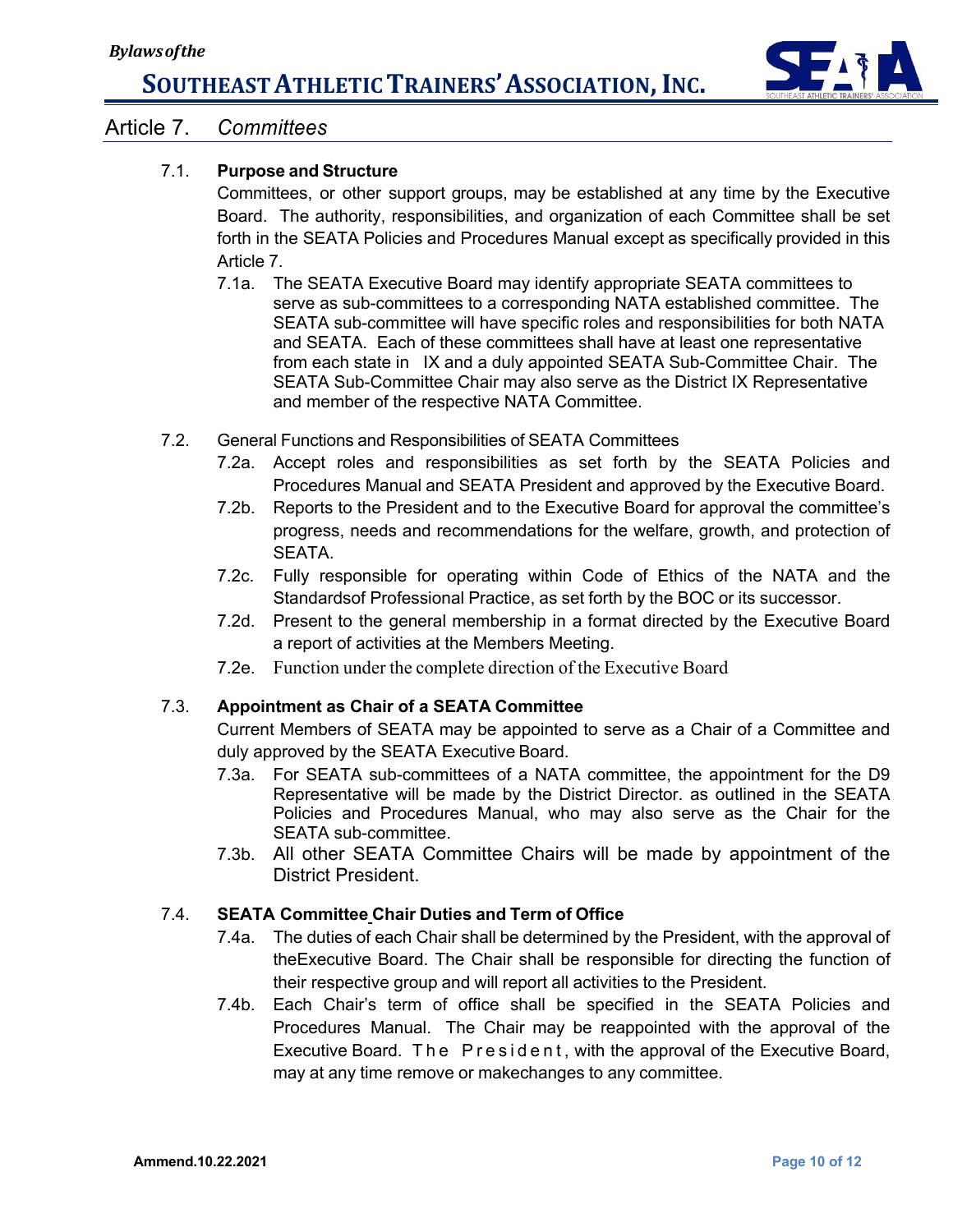

### 7.5. **SEATA Committee Membership, Duties and Term of Office**

- 7.5a. Each committee, unless otherwise designated in the SEATA Policies and Procedures Manual, will consist of one member from each state or a workable group, as recommended by the Chair, with the approval of the Executive Board.
- 7.5b. The duties of each member shall be as determined by the Chair and/or President, with the approval of theExecutive Board.
- 7.5c. Each committee member shall serve for a term of two years and may be reappointed for a maximum of two additional terms, with approval of the Executive Board.

## Article 8. Order of Executive Board Meeting

8.1. Order of Business

The Order of Business procedure will be as follows; however, the President may request Executive Board approval of a variance due to logistical or other reasons.

- 8.1a. Roll Call
- 8.1b. Approval of the Minutes
- 8.1c. Officer Report(s)
- 8.1d. Reports
- 8.1e. Unfinished Business
- 8.1f. New Business
- 8.1g. Adjournment

## Article 9. Bylaw Revisions

#### 9.1. **Substantive Changes**

These Bylaws may be amended, without previous notice, by two-thirds majority of the votes cast by the eligible voting membership of SEATA. Vote shall be by computer technology online. Amendments will be presented to and have been approved by the Executive Board of SEATA prior to voting by the membership.

9.1a. These Bylaws are not intended to conflict with the Bylaws of NATA. In the event of a conflict, the Bylaws of SEATA shall be amended accordingly to resolve the conflict.

#### 9.2. **Technical Changes**

Technical corrections to the Bylaws may be made by unanimous vote of Executive Board of SEATA, including the vote of the President. If the Bylaws are altered, amended or supplemented in this manner, the changes shall not become effective until sixty days after the Membership of SEATA has been advised of the change(s).

## **Article 10.** Procedure of Meeting

10.1. Parliamentarian Procedures

The Robert's Rules of Order will govern all parliamentary procedures and matters not included in these Bylaws.